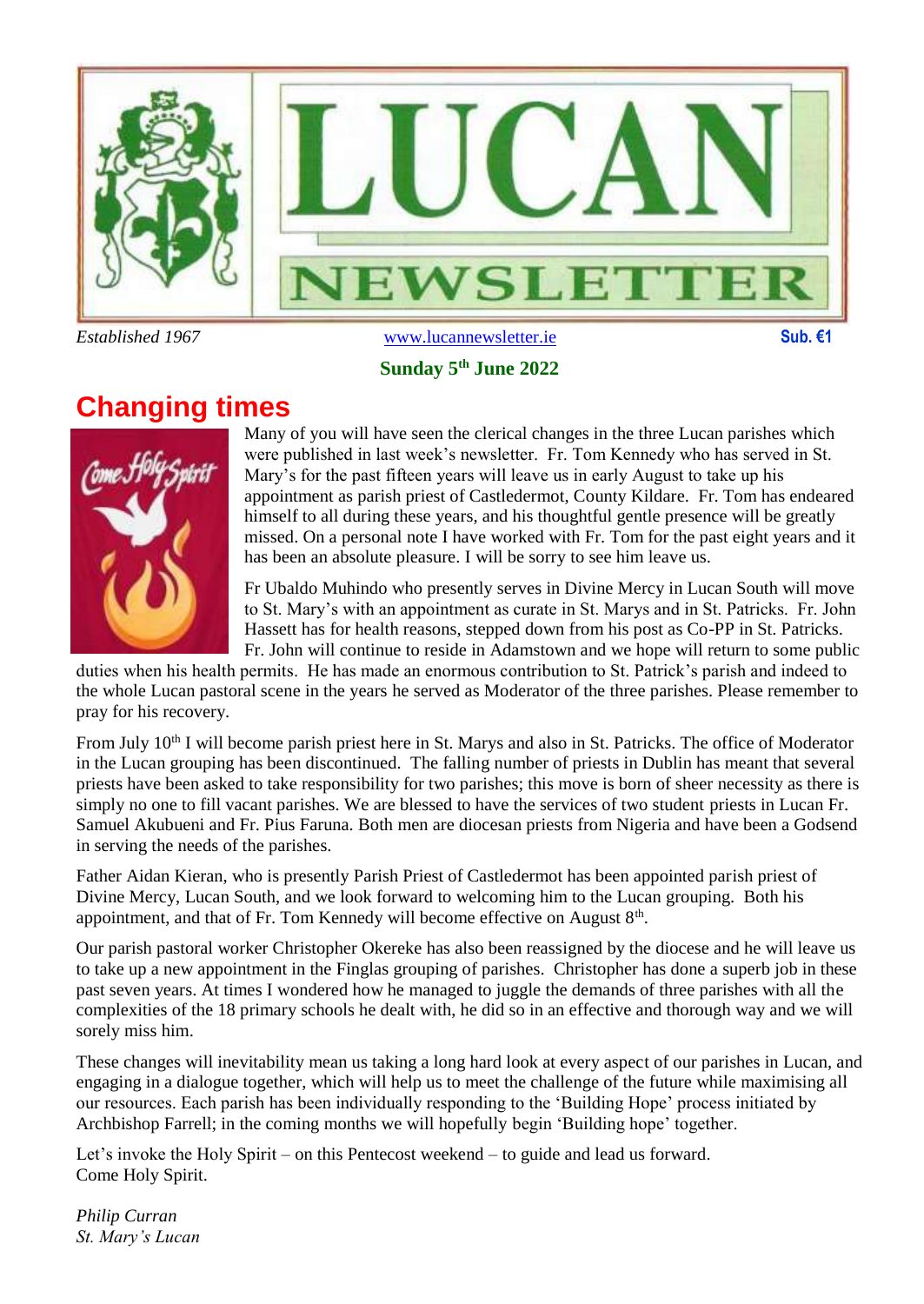### **Lucan Citizens Information Centre**

Our telephone number is **0818 07 5090** [www.citizensinformation.ie](http://www.citizensinformation.ie/) Email [lucan@citinfo.ie](mailto:lucan@citinfo.ie)

#### **SERVICES AND OPENING HOURS DROP-IN WITHOUT APPOINTMENT**  *(Limited Capacity)*



Tuesday mornings 10am to 12pm Thursday mornings 10am to 12pm

**PHONE CALL QUERIES FOR CALL BACK**  0818 075090. Tuesday afternoons only

#### **OUR CITIZENS INFORMATION PHONE SERVICE IS OPEN**

Monday to Friday 9am to 8pm on 0818 07 4000 We are closed on Monday and Friday each week.

#### **TREOIR - informing unmarried parents**

TREOIR is a charity that provides a free, confidential, specialist information service for parents not married to each other, living together or apart, their extended families and those working with them. Information is available on Legal, Social Welfare and Parenting issues. TREOIR has publications on Information for unmarried parents, Information for young dads, etc.

Telephone: Information line is 01 6700 120 E-mail: info@treoir.ie, Tel 01 6700167 Website [www.treoir.ie](http://www.treoir.ie/)

#### **Intreo supports for Ukrainians**

The Government has information on Intreo supports for Ukrainians working in Ireland on www.Gov.ie/Ukraineletter. The information is available in Ukrainian, Russian and English.

#### **What is the Carer's Support Grant?**

The Carer's Support Grant is paid to carers once a year by the Department of Social Protection (DSP). It used to be called the Respite Care Grant.

You can use the grant in whatever way you like. You can use it to pay for respite care if you wish, but you do not have to. There is information on our website about respite care facilities.

In June of each year (usually on the first Thursday of the month), the DSP pays the grant automatically to carers getting Carer's Allowance, Carer's Benefit, or Domiciliary Care Allowance. Only one Carer's Support Grant can be paid for each person getting care.

The Carer's Support Grant will be paid on 2 June 2022.

#### **Rules for getting the Carer's Support Grant**

The grant is paid automatically to people getting Carer's Allowance (both full rate and half-rate), Carer's Benefit or Domiciliary Care Allowance. If you are not getting one of these payments, you can still qualify for the Carer's Support Grant.

*To get the Carer's Support Grant, you must be:* Aged 16 or over, Ordinarily resident in Ireland, Caring for the person on a full-time basis Caring for the person for at least 6 months - this period must include the first Thursday in June Living with the person being cared for (or if you do not live with them, they must be able to contact you quickly and directly, for example by phone or alarm).

*During this 6 month caring period, you cannot:* Work more than 18.5 hours per week as an employee or self-employment Take part in an education or training course for more than 18.5 hours a week Get Jobseeker's Allowance or Jobseeker's Benefit Sign on for credited contributions Live in a hospital, convalescent home or similar institution If you are caring for more than one person, a grant is paid for each of them.

#### **Rate of Carer's Support Grant**

In June 2022, the Carer's Support Grant is  $\epsilon$ 1,850. It is paid once a year for each person you are caring for. It will be paid on 2 June 2022. It is not taxable.

**How to apply:** If you are getting Carer's Allowance, Carer's Benefit or Domiciliary Care Allowance, you do not need to apply for the Carer's Support Grant. It will be paid automatically paid to you in June. If you are not getting one of the above payments, you should fill in an application form CSG 1 (pdf) for each person you are caring for.

**When to apply:** You can apply for a Carer's Support Grant for any given year from April of that year until 31 December of the following year. *For example:* You can apply for the Carer's Support Grant for 2021 at any time from April 2021 up until 31 December 2022. The grant rate for 2021 was €1,850.

You can get a Carer's Support Grant application form from your Intreo Centre or Social Welfare Branch Office or Citizens Information Centre. Department of Social Protection, Carer's Support Grant Section, Government Buildings, Ballinalee Road, Longford, N39 E4EO. Tel: (043) 334 0000 [https://www.gov.ie/en/service/16220307-carers](https://www.gov.ie/en/service/16220307-carers-support-grant/)[support-grant/](https://www.gov.ie/en/service/16220307-carers-support-grant/)

Email: [Respitecare@welfare.ie](mailto:Respitecare@welfare.ie)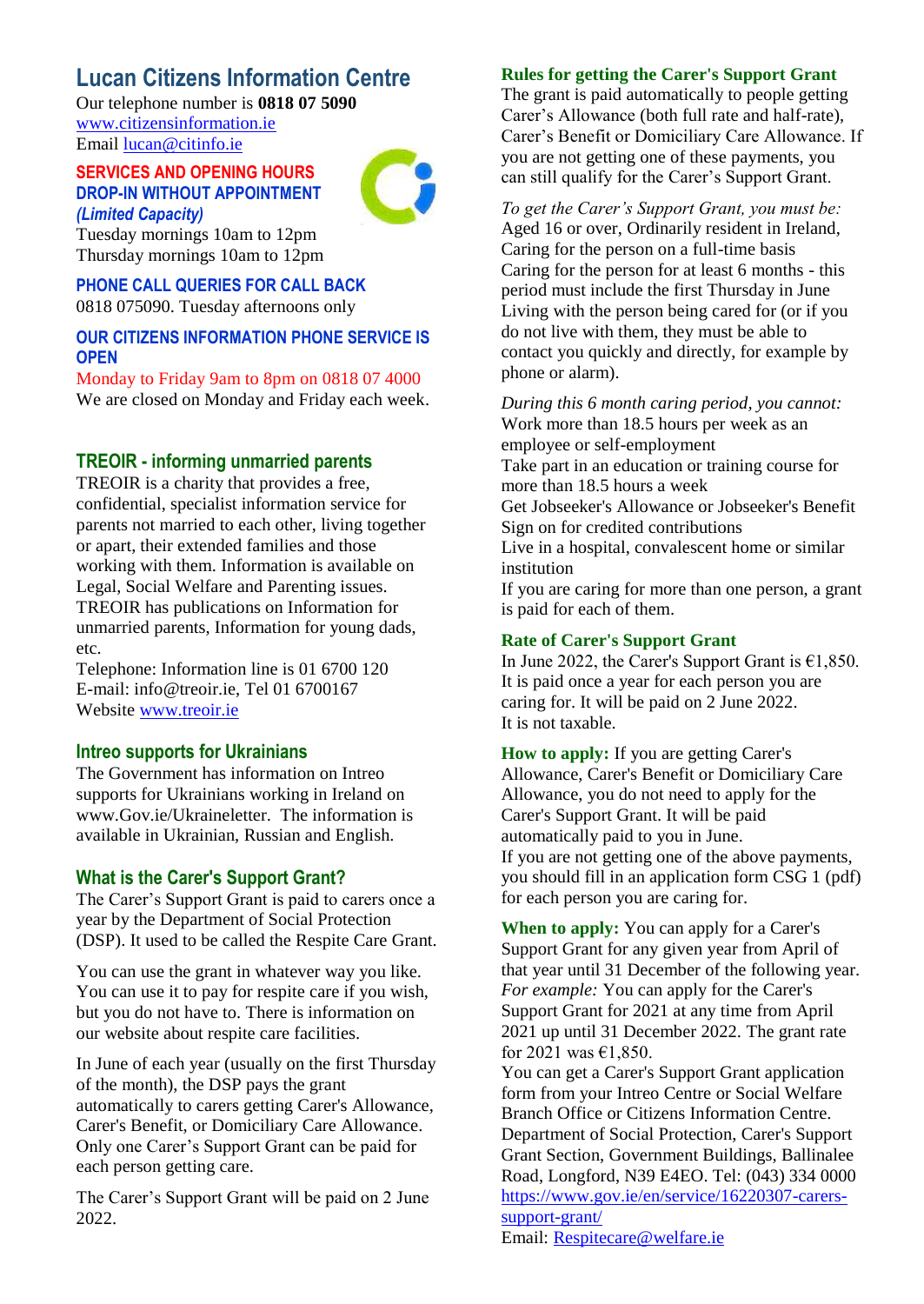## **Society for Old Lucan (SOL)**

SOL is the **local history group** for Lucan; open

to everyone. Free to join email [OldLucan@gmail.com](mailto:OldLucan@gmail.com) to be added to our members' mailing list where full details of projects are shared. Facebook group; "*Society for Old Lucan (SOL)"* & Twitter: *@Soc4OldLucan.* Website: *<https://soc4oldlucan.wordpress.com/>*



#### **Sat 4th June 11-12 at St. Finian's Medieval Church, Esker - Wildflower Id Workshop – Book Now**

We held a very enjoyable open day and wildflower ID workshop in the medieval graveyard in Lucan village, 2 weeks ago. Thank you to everyone who attended and visited; it was very enjoyable to meet you all. One of the participants identified 30 separate wildflower and

grasses just in the small graveyard, which shows what a biodiverse nature reserve old graveyards can be. They can also tell us what industries existed in the area, explain some old Irish placenames, give a clue what herbal medicines



were used, and food preferences people may have had long ago, as plants can lie dormant in the ground, just awaiting a chance to grow again if they are let. Thank you to SDCC Public Realm who have improved their mowing pattern at both the village graveyard and St. Finian's to allow natural wildflowers to emerge.

We have decided to run this wildflower ID workshop again this Saturday  $4<sup>th</sup>$  June, 11am - 12, this time at St. Finian's medieval church in Esker, Lucan (parking at the Leisure Centre, not at the site).

Booking is now open for this free event and is suitable for ages  $10+$  (with parent / guardian) and adults, although the site is unfortunately not accessible to wheelchair users or buggies. [https://StFiniansWildflowers.eventbrite.ie](https://stfinianswildflowers.eventbrite.ie/)



Please note that for the workshop you will need a smartphone with data and download two free apps for wildflower ID and recording.

Darren Tully, SOL will also be giving free, drop-in guided tours at St. Finian's 11-12 on Sat 4<sup>th</sup> June. You do not need to book if you'd

like a drop-in tour, just the workshop.

### **Heritage Week & Lucan Festival**

SOL will be holding events for both Heritage Week in August, and Lucan Festival in September. We will highlight these events in our Facebook group and on our Wordpress website also.

*Committee: Helen Farrell (chair), Elaine Hurley, Darren Tully, Paul Butler, Jonathan Cully, and Lesley Jenkins Blairsdale. Contact us: OldLucan@gmail.com*

### **Lucan Planning Council**

A public meeting will be held at **Dodsboro** at **11.30 am** on **Saturday, 18th June**, to discuss and agree further action regarding restoring 25 bus and former 239 route. There is a lot of discontent in the community regarding the NTA failure to respond to our requests for changes to the C-

Spine in order to make public transport a real and practical option now for many whose service has been removed or made impractical. In the



context of rising prices, and of climate change, you are asked to engage in further action.

*Caitriona McClean, Secretary*

### **Lucan Active Retirement Association**

We enjoyed our outing to the horse races in Fairy House last week and had some winners, ha ha.

We meet in St Andrew's Hall, Lucan village on Thursdays from 11.30 am to 2.30pm, our

meetings will continue for the month of June. We are looking forward to our Line Dancing classes



which start on Thursday 9th June.

There is an open invitation to you to come to one of our meetings.

We have bowls, Scrabble and cards - or you can just have a chat. We have light refreshments at around 1pm.

You are welcome to wear a face covering if you are more comfortable doing so.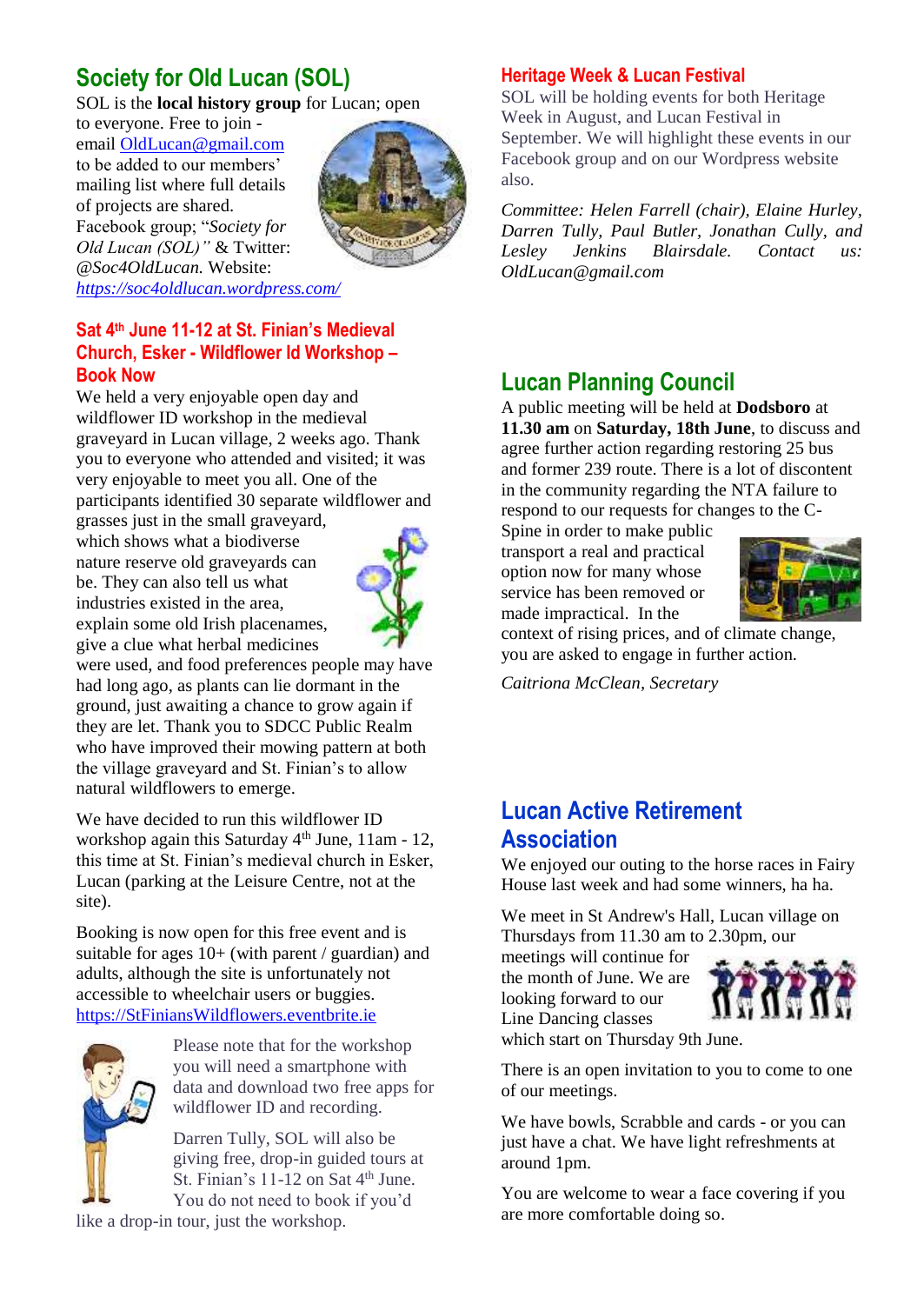### **Parish Notes St Mary's, Lucan**  [www.lucanparish.com](http://www.lucanparish.com/)



**Sunday Mass Times:** Saturday Vigil: 6.30pm Sunday: 10.30am, 12 noon and 7pm.

**Notice:** There will be **NO** 9**am Mass until September.** Please contact the sacristy (01) 6281487) if you have a 9am Mass already booked. If we do not hear from you, the 9am Intentions will automatically be included in the 10.30am Mass on the day you had booked.

**Weekday Masses:** Monday to Saturday 10am

**Masses will continue to be live-streamed on [www.lucanparish.com](http://www.lucanparish.com/)**

Best wishes to the girls and boys of **Lucan Educate Together N.S.** who will receive their First Holy Communion this Saturday 4<sup>th</sup> June.



*Please keep them in your prayers.*

#### **Divine Mercy Devotion in St Mary's, Lucan**

On **Wednesday 8th June 2022 in St Mary's Parish Church Lucan after 10am Mass**, weekly devotion to Divine Mercy will resume. Due to Covid it has not been possible to have devotion in the church since March 2020.

Divine Mercy devotion originated in Poland in the 1930s. A Polish nun, **Sr Faustina Kowalska** of the Sisters of Our Lady of Mercy received revelations from Our Blessed Lord about God's limitless mercy and His unfailing love for mankind.

She recorded the revelations she received in her well known Diary. **Pope John Paul II** was an advocate of devotion to Divine Mercy and on 30<sup>th</sup> April 2000 he canonised Faustina as the first saint of this century. On the same day he established the Feast of Mercy (Divine Mercy Sunday), the first Sunday after Easter Sunday.

#### **Divine Mercy devotion is about three things:** A**sking for God's Mercy for ourselves and the whole world**

A**ccepting God's Mercy, we commit to placing our total trust in His Mercy.** I**mitating God's Mercy, we become merciful ourselves towards all others.**

Our Lord Jesus asked St Faustina to have an Image of our Risen Saviour painted, with rays of red and pale light coming from His breast. They represent the blood and water which came from His pierced side. The pale ray stands for the water which cleanses souls and the red for the blood which gives new life to souls.

Adoring the Blessed Eucharist in the monstrance on the altar we pray the Chaplet of Divine Mercy. The Image of Mercy is displayed and venerated. Prayed on ordinary rosary beads, the **Chaplet of Divine Mercy** is a prayer for mercy to God the Father, in atonement for our own sins and the sins of all mankind, for which Our Lord Jesus suffered and died to be the Saviour for all mankind. There is no sinner too great or beyond receiving God's infinite Mercy.

Our Lord said that when the Chaplet is prayed for a soul that is **dying,** He will be present not as a just judge but as a merciful Saviour.

Jesus asked that the moment of His death on the cross, 3 o'clock be venerated, saying it is the hour of great mercy for the whole world. The 3 o'clock prayer is included in our weekly devotion. Our weekly Divine Mercy Devotion will take place after the 10 o'clock Mass each Wednesday (with the exception of Wednesdays when there is a funeral). It is surely an ideal devotion at a time of great uncertainty and upheaval in the world, to pray for God's mercy for our sins and the sins of the whole world seeking His forgiveness and protection.

Everyone is welcome to participate in the devotion regularly or occasionally. *St Mary's Parish Divine Mercy Group.*

**Ministers of the Eucharist:** The June to August rota for Ministers of the Eucharist has been sent by email. Sincere thanks to our Ministers who have continued in their service throughout the pandemic. If any Ministers who took a step back during the last year or two would like to come back on-board, we would be delighted to hear from them. If there are parishioners who are interested in becoming a Minister of the Eucharist please contact myself at the following email: [phylliscleary@gmail.com.](mailto:phylliscleary@gmail.com) *Philomena Cleary*

**Praying with Scripture:** There will be **NO**  Praying with Scripture this Monday due to Bank Holiday.

**Deepest Sympathy** to the family and friends of *Christina Keating* and to the family and friends of *Richard Declan Delaware*, Esker Lawns. *May they rest in peace.* 

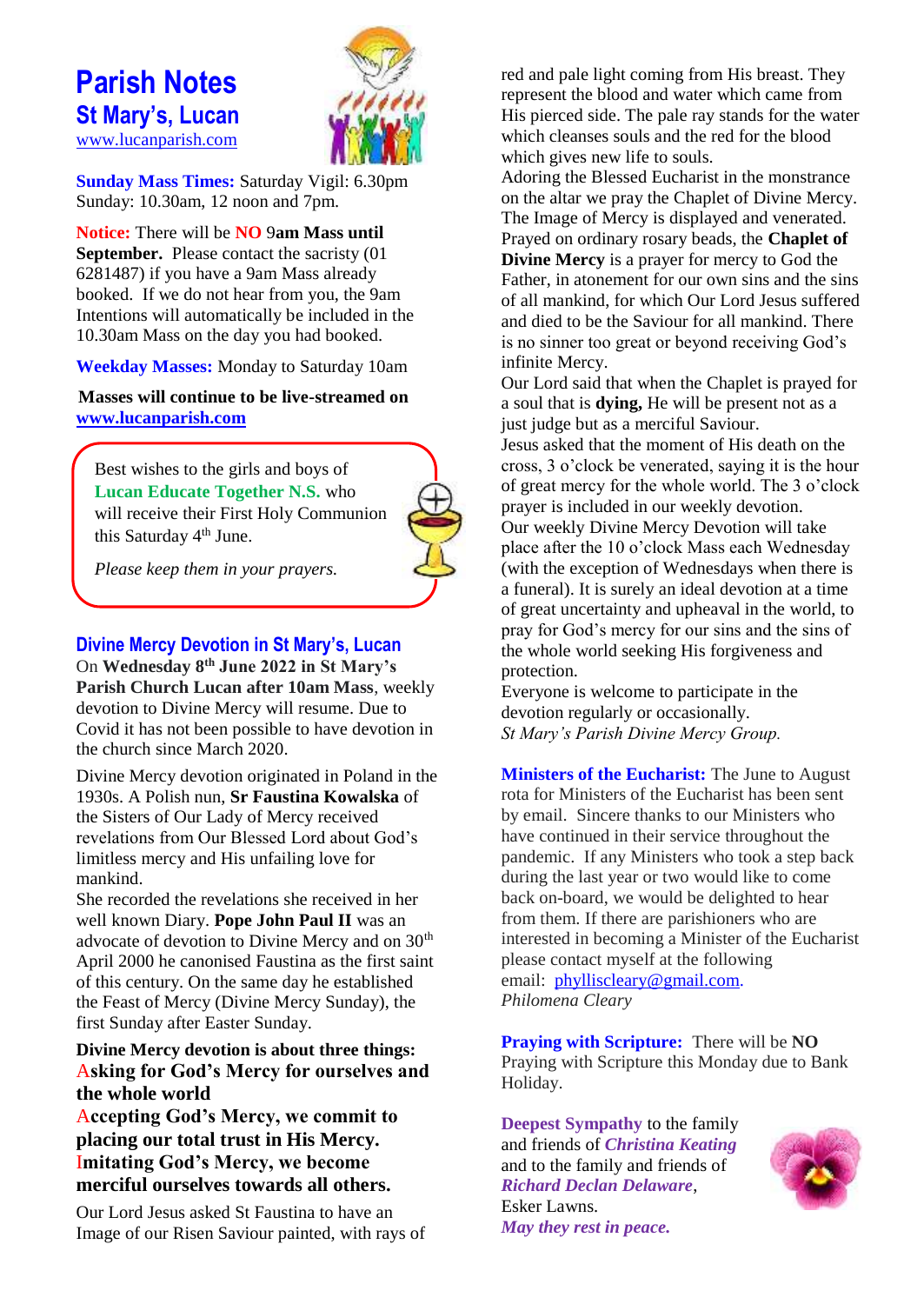## **Divine Mercy, Lucan South**

[www.lucansouthparish.net](http://www.lucansouthparish.net/)

**Sunday Mass Times:**  Saturday Vigil 6:30pm, Sunday 10:15am and 12:15pm

**Weekday Masses:** Mon.-Fri.9:15am. Sat.10am

**All Masses will be livestreamed on [www.lucansouthparish.net](http://www.lucansouthparish.net/)**

### **St. Patrick's Esker/ Dodsboro/Adamstown**

[www.stpatrickslucan.ie](http://www.stpatrickslucan.ie/)

**Sunday Masses:** Vigil Saturday 7pm, Sunday: 9am, 10.30am and 12 noon.

**The 10.30am Family Mass** is aimed at younger parishioners and their families; it is an accessible liturgy for children and enables them to participate more fully in the Sunday Mass.

**Weekday Masses:** Monday to Friday at 10am.

**All Masses continue to be livestreamed at stpatrickslucan.ie**

**St Vincent De Paul – St Patricks Conference** Church Gate collection at all Masses **THIS** Weekend **4 th/5th June.**

*Many thanks for your donations.*

### **St. Andrew's Church of Ireland**

**St Andrew's, Lucan: Sunday:** 9am and 10am. **Wednesday:**10am **St Mary's, Leixlip: Sunday:**11.30am. **Tuesday:** 10am

**Services** are available on our parish Facebook pages: [St. Andrew's Church, Lucan](https://www.facebook.com/standrewslucan/) or [St Mary's Church,](https://www.facebook.com/stmarysleixlip/)  [Leixlip](https://www.facebook.com/stmarysleixlip/)

### **Lucan Presbyterian Church**

**Sunday Morning Worship:** 11am.

**Services will be streamed online and available on Youtube**



### **Fundraiser for LauraLynn**

Thanks to everyone who supported our garden event which was a great success.

With the sun shining down, every flower and shrub looked its best.

A big THANK YOU to all who came or sent in donations: friends and neighbours who supplied garden furniture, catering equipment, scones and treats.

We are also ever grateful to Marie, busy ALL day serving tea and coffee.

*Our gratitude to all. Joe and Áine Clayton.* 



### **Anam Cara South Dublin,**

the organisation that supports bereaved parents,

is holding its monthly Parent Evening for bereaved parents on **Monday 13th June at 7:15pm** in the Maldron Hotel, Whitestown Way, Tallaght.

This event is free and open to all bereaved parents regardless of the age your child died, the circumstances of their death, or whether their death was recent or not.



Please support Sunflower Days

#### **Friday 10th / Saturday 11th June**

in aid of **Our Lady's Hospice & Care Services**



IF YOU HAVE AN HOUR OR TWO TO SPARE TO VOLUNTEER, PLEASE CONTACT ANNE 01 4911072 O[R FUNDRAISING@OLH.IE.](mailto:fundraising@olh.ie)  *THANK YOU*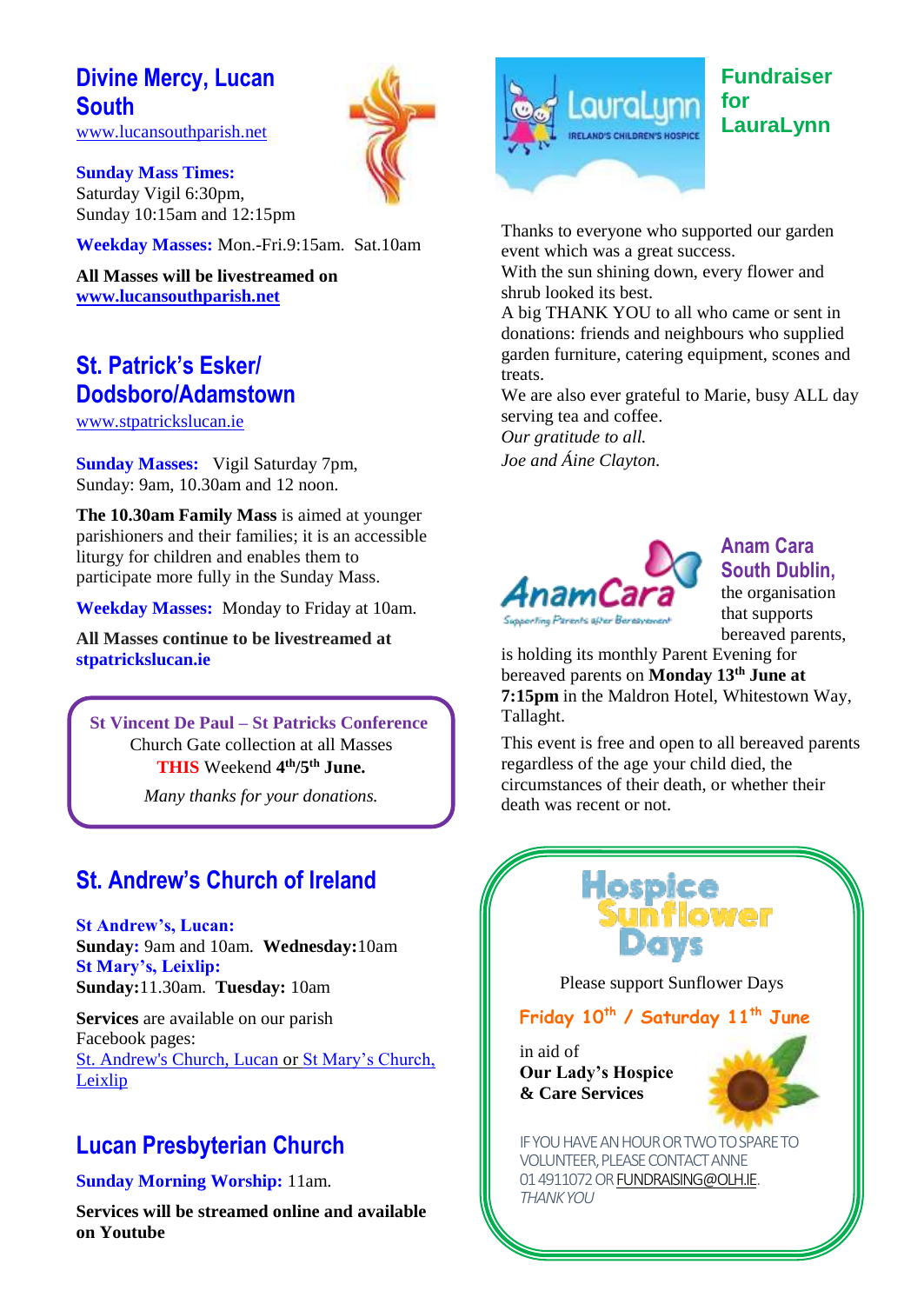# **Acknowledgement**

#### **PORTER (MABEL AND JACK)**

Derek Porter and family (Ardeevin Drive) wish to express sincere thanks for the kindness and prayers offered following the passing of Derek's parents, Mabel and Jack Porter (St Johnston, Donegal) in June/July 2021. Your support is very much appreciated.

# **Anniversaries**



#### **BALFE (MICHAEL- MICK) 2 nd Anniversary – 3 rd June**

The special years will not return When we were all together Never more than a thought away You walk beside us every day *Sadly missed by Catherine, Mary, Ian, Nigel and their families*.

### **COLCLOUGH (MICHAEL)**

#### **1 st Anniversary – 1 st June**

In loving memory of Michael. My dearest son and our loving brother. We hold him so close in our hearts And there he will remain There isn't a day that we don't think of him Albeit with a smile or a tear Death leaves a heartache no one can heal Love leaves memories no one can steal. **A Memorial Mass for Michael will take place on Sunday 24th July at 7pm in St. Mary's Church. All are welcome to join us.**

#### **GRIFFIN (JOHN – JOHNNY) 6 th Anniversary - 2 nd June**

"Those we love don't go away They walk beside us every day Unseen, unheard, but always near Still loved, still missed and very dear". *Greatly missed and always remembered by his wife Lil, children - Anne, Claire, Ed and John, his brothers Joe, Eddie, sister Nancy and all his extended family and friends with lots of love especially from his grandchildren - Saoirse, Finn and Molly who miss their Grandad up in Heaven xxx*



# **Birthday Remembrances**

#### **CAREY (ALAN) 42nd Birthday - 3 rd June First away from home**

Of our much loved and missed son Alan, Late of Ballydowd, Lucan.

#### **Forever Young**

With a nature you could not help loving And a heart that was purer than gold We will always remember your beautiful smile Your memory will never grow old So on this your 42<sup>nd</sup> Birthday There is something we want to say Alan Happy Birthday we love and miss you And we will all be together some day Hope you have a big party with Ray, Orla, Shane and look after Dan for me. Love you forever Alan sweetheart. *Your heart broken Mam, Dad, forever loved and missed xxxx.*

#### **CAREY (ALAN)**

42nd Birthday of our brother Alan missed so much Loved with a love beyond all telling Missed with a grief beyond all tears To the world he was just one To us he was all the world We are sending a dove to Heaven Al With a parcel on its back full of love and kisses To wish you a very Happy Birthday And to tell how much we love and miss you Until we meet again *From your sisters, brothers, nephew, nieces and grand nephews and niece.*

#### **Dear Alan,**

You left without warning Gone so fast All I have left is memories of our past *Missed so much and loved beyond words Your heartbroken sister Rois, xxxx*

## **Esker Cemetery Mass**

The Annual Cemetery Mass and Blessing of Graves will take place

> on **Sunday 4th September at 3pm.** (*weather permitting*)

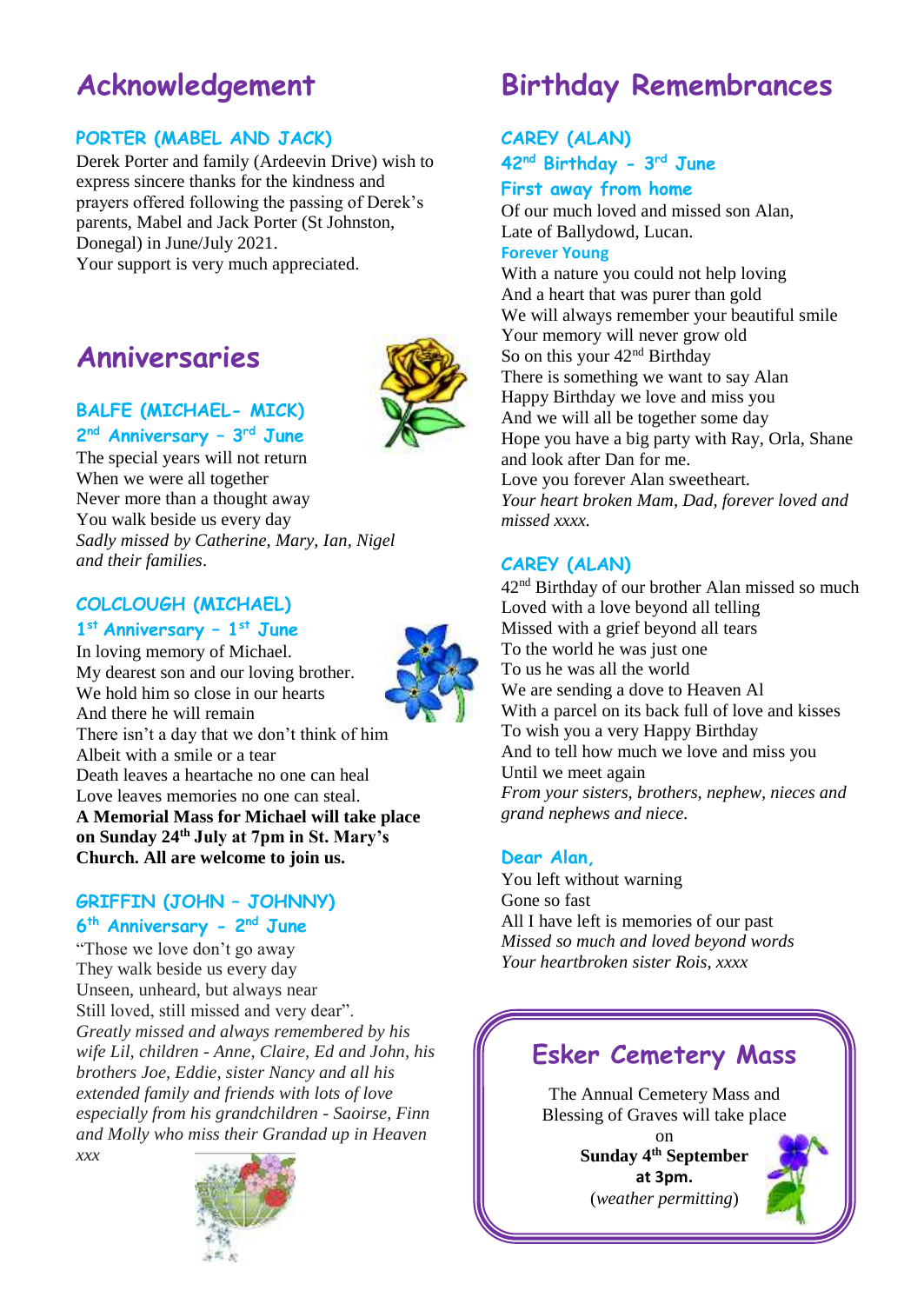### **Lucan ICA**

*Monday 6th June:* We will not be open for crafts this Monday as it is a Bank Holiday. See you all on Monday 13<sup>th</sup>!



*Monday 13th June:* Crafts Group continue with their projects. Well done ladies, some lovely work being done.

Hostesses for teas are: Betty Burke and Kathleen Henry.

Three of our members were invited to judge the Transition Years crochet blankets in St. Joseph's school on Thursday. We were very impressed with the standard of work done by these young ladies who were at a slight disadvantage this year as we ICA ladies could not go in to teach them in person as in other years because of Covid. We made a video for them with all the instructions and they followed it perfectly. Some of the girls went on to make some other items of their own, they loved the crochet so much, as we told them it is a hobby for life.

Some great news for us ICA ladies this week – we welcomed two new members to our Lucan Guild, Norma Smith and Valerie Maher. We hope they enjoy being with us.

*Mary Curley*

#### **CELBRIDGE MILL COMMUNITY CENTRE**

[www.celbridgemillcommunitycentre.ie](http://www.celbridgemillcommunitycentre.ie/) [celbridgemillcommunitycentre@gmail.com](mailto:celbridgemillcommunitycentre@gmail.com) Phone 01 6288556

**"Pickle Ball "Free taster session** - Thursday 23rd June 11am-1pm at The Mill. A new sport for all ages and abilities. Pickle ball is an adapted game of tennis, badminton, and ping pong. We would love to see you on the day and to try it out. Organised by Pickle Ball Ire. / Kildare Sports Partnership

**Summer Camps at the Mill.** Performing Arts Academy, Creative me Workshops, Designer Minds, Bricks4Kidz, Playacting Youth Theatre, Star Camp Fun & Games, Fit Kidz - Fit Teens Hip Hop – Contact centre for contact details.

**The Haven for our older members of the Community**, Celbridge at the Mill. Tues / Thurs-Home Cooked meals, Tea and Coffee, Bingo, Quiz games, Music, day trips, dancing – Ph Sylvia.01 6275518

**Voices of Spring** takes place at Celbridge Mill on Wednesdays 11-1pm.Ideal for anyone suffering from Dementia or Alzheimers and their carers.



#### **Contacts:**

**Community / Schools/ Local History**  [marylucannewsletter@gmail.com](mailto:marylucannewsletter@gmail.com) 

**Sport / Politics** [roselucannewsletter@gmail.com](mailto:roselucannewsletter@gmail.com)

**Parish Notes / Fund Raising** [annalucannewsletter@gmail.com](mailto:annalucannewsletter@gmail.com)

**Anniversaries etc. / Advertising Queries**  [catherinelucannewsletter@gmail.com](mailto:catherinelucannewsletter@gmail.com)

**Reports and Ads. etc** may also be left at the usual addresses: St. Mary's Parish Centre Or 3 Hillcrest Walk, Lucan.

**Remember 10pm, Wednesday night is the weekly deadline.** 



### **Mother and Toddler Group**

St Mary's Parish Centre **Every Thursday**  From 10.30am to 12 noon. **All welcome**



### **Lucan Senior Citizens**

*Wednesday 8th June:* Social Morning and Lunch in the Spa Hotel, 10.30 – 2.30pm.

#### **Big Book Meeting**  of

**Alcoholics Anonymous Every Thursday Night St Patrick's Church, Esker, 8.30pm to 9.30pm** Any enquires Contact Colette 086 0272002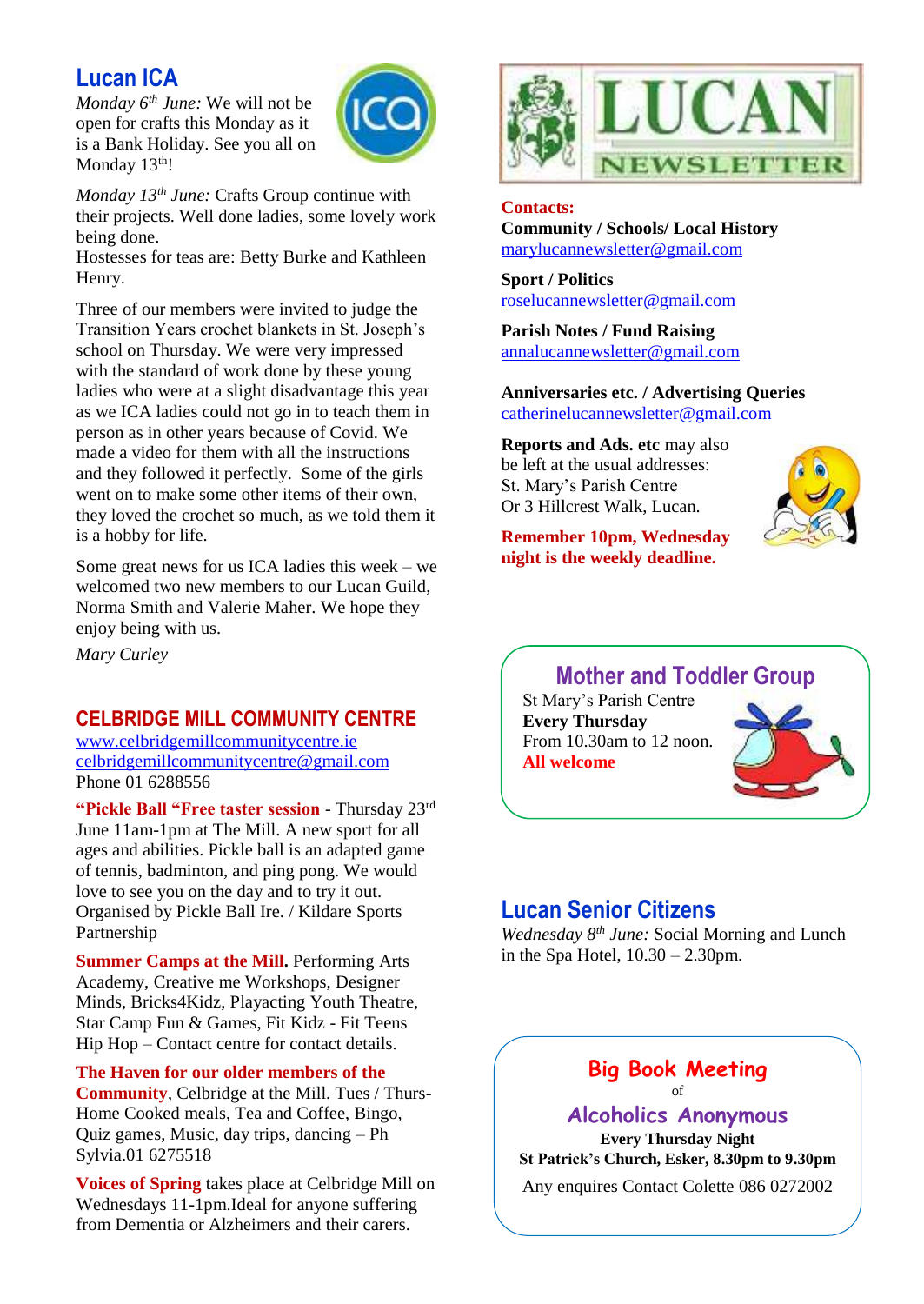

**Mini Marathon -** Good luck to all the local ladies taking part in this year's Mini Marathon on Sunday. No doubt, badly needed funds will be raised for many worthy causes. Have a great day, Ladies!

#### **Some of us are off to Bloom** this

weekend, hoping to get great ideas for our 'dream gardens'. We're looking forward to a nice relaxing day!



**Good Luck to all students** beginning the Leaving and Junior Cert exams on Wednesday next. It will all be over before you know it!

**As the Secondary School holidays** commence, we hope all have an enjoyable and safe Summer. Take care out there!

**Weir Clean-up** – Well done to the Lucan Kayak Club and Tidy Towns People who did a great job cleaning up the river and area at Lucan Weir on Saturday last. You wouldn't believe some of the things coming out of the water!

**Ireland is the 8th Safest Country** in the world to holiday in according to the global peace index report. Up 3 places since last year we are now behind: 7. Switzerland, 6. Austria, 5. Slovenia, 4. Portugal, 3. Denmark, 2. New Zealand, and number 1 is Iceland.

### **Irish Wolfhound Championship at Castletown House**



You are invited to come and meet these gentle giants as they compete for Best in Show (**12 June 11am-3pm**) Front Lawns: *Free admission*

#### **New tenants…..**

Spotted this in the latest SDCC planning applications:

**SD22A/0152** 27 May 2022

*Applicant:* **Permanent TSB** *Location:* Ulster Bank, The Mall, Lower Main Street, Lucan. Shopfront alterations which comprise of fitting of new branded signage …… and replacement of existing ATMs etc



#### **Still going strong in Lucan………**

Some time ago, we had a page of our ads from the very early years – 1967/'70 ish. This week, we show you three business from that era, and we are delighted to see that they are still all in business in Lucan.

**J.Collins Victuallers**, still there, but now, **Fintan Dunne** is at the helm. *You can get your Newsletter at this venue these days!*

**Paddy's Barbers** – just a few doors away, and **McDonald Bros**, now Rea McDonald, across the road on the Mall, are in the hands of the next generations.

### **Adult Education**



The Adult Education Service in Lucan Education Centre, on Esker Hill are currently enrolling for free and flexible part-time courses commencing in September 2022. These Back to Education Initiative (BTEI) courses are at times to allow you to choose between one and four different subjects to fit around your busy life. Each subject is 4 hours per week and takes place mostly in the mornings. **For more details**, contact

alimccann@ddletbaes.ie or call (01) 6283557.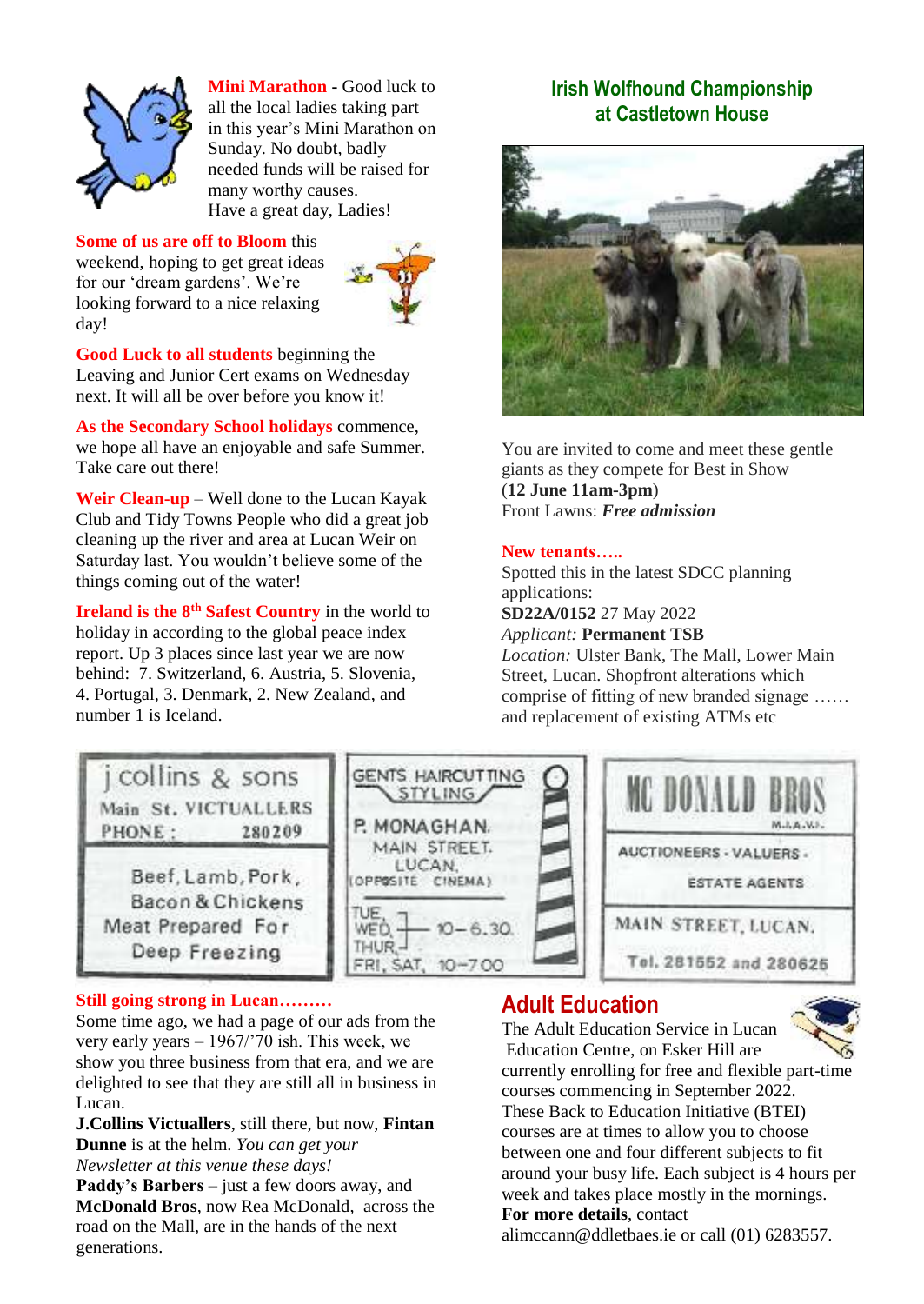

### **Lucan Community College A Word of Thanks from School Principal, Diane Birnie**

A big thank you!

Our school community has stepped up to be incredibly flexible and resilient because of the challenge of the pandemic. Our staff members have supported each other and our students and stepped in to keep the show on the road when colleagues were absent. Our parents have engaged with remote meetings, last minute changes and updates and it was wonderful to have parents back in the building last week for our  $TY$  and  $6<sup>th</sup>$  year graduation events.

And our amazing students - they are our best advertisement as a school. Well done to each and every one of you for coming through such a difficult few years - from  $1<sup>st</sup>$  years to  $6<sup>th</sup>$  years and to our graduates of 2020 and 2021, we know that it has not been an ideal experience for you and we hope that your lives as well as our school can continue to get back to normal in the weeks and months ahead. Don't forget to ask for help when you need it. "Imperfections are not inadequacies; they are reminders that we're all in this together." Wishing all of our school community a lovely summer break and wishing our 3rd and 6<sup>th</sup> year students the very best of luck in your exams.

*Best wishes, Diane Birnie*



**Amnesty Group Celebrate Its Great Year:** We had a lovely lunch and awards event recently to celebrate the work of our Lucan CC Amnesty group. Well done to all for the organisation of whole school human rights events and campaigns throughout the school year. A special goodbye and thank you to our 6th years for their three years of leadership and commitment. Many thanks to Ms. Mc.Carthy.

**Transfer Applications Now Welcome:** Lucan Community College now welcomes applications for a place in 2nd to 6th year from September 2022. All details about applying to transfer into our college are available on our website: <https://lucancc.ie/policy/admissions/enrolment/> Closing Date: Friday 12th August.

#### **A Great Athletics Season for our Students:** We

have a great group of students who represent our school in Athletics. Many of these students also take part in athletics events outside of school. Cross country resumed and after refamiliarizing herself with competitive racing, Saoirse Fitzgerald went on to quality for her first International, earning her first Irish singlet. The schools cross country was next up and Lucan Community College enjoyed a very successful campaign winning individual titles and qualifying a team to the National event in Belfast. It was here that Saoirse and Isabel Cuffe in 2nd Year qualified for another International in Wales in March.

The Indoor season was short but sweet. Saoirse won the U16 800m title and was 2nd in 1500m. A big highlight was the relay event where the U17 team (allowed to move up an age group for relay) placed 3rd. A first for this group of girls, 3 of which are LCC students.

The ongoing outdoor track season is ongoing and it has been so exciting already. On Saturday 14th May Saoirse won an 800m race at the Belfast IMC running a huge personal best (PB) of 2.09. This is 4 seconds under the qualifying time for the European Youth Olympic event later this summer.

Lucan CC was very well represented by a strong group of athletes at the Leinster Schools event. Here Saoirse won the 800m and was 3rd in the 300m. The school won a total of six medals at this event. Three of our students Maggie, Rachel and Saoirse will take part in the All Ireland Schools event In Tullamore June 4th. Maggie and Saoirse will also represent Leinster at the Tailteann Games later in June. Other students have been extremely successful this year and have competed excellently in events. Ferdia McDonagh in 1st year came 2nd in the minor 1100m race in the Leinster Finals recently and our minor girls team of Reka Kiss Calo, Eve Clarke, Rachel Jez and Ella McGrath came 1st in the West Leinsters. Ms. Collins & Ms. McCormack would like to congratulate all our students on their amazing achievements this year. Thank you for all your hard work and we look forward to seeing what Lucan CC can achieve next year. Thanks to Ms. Collins and Ms. McCormack.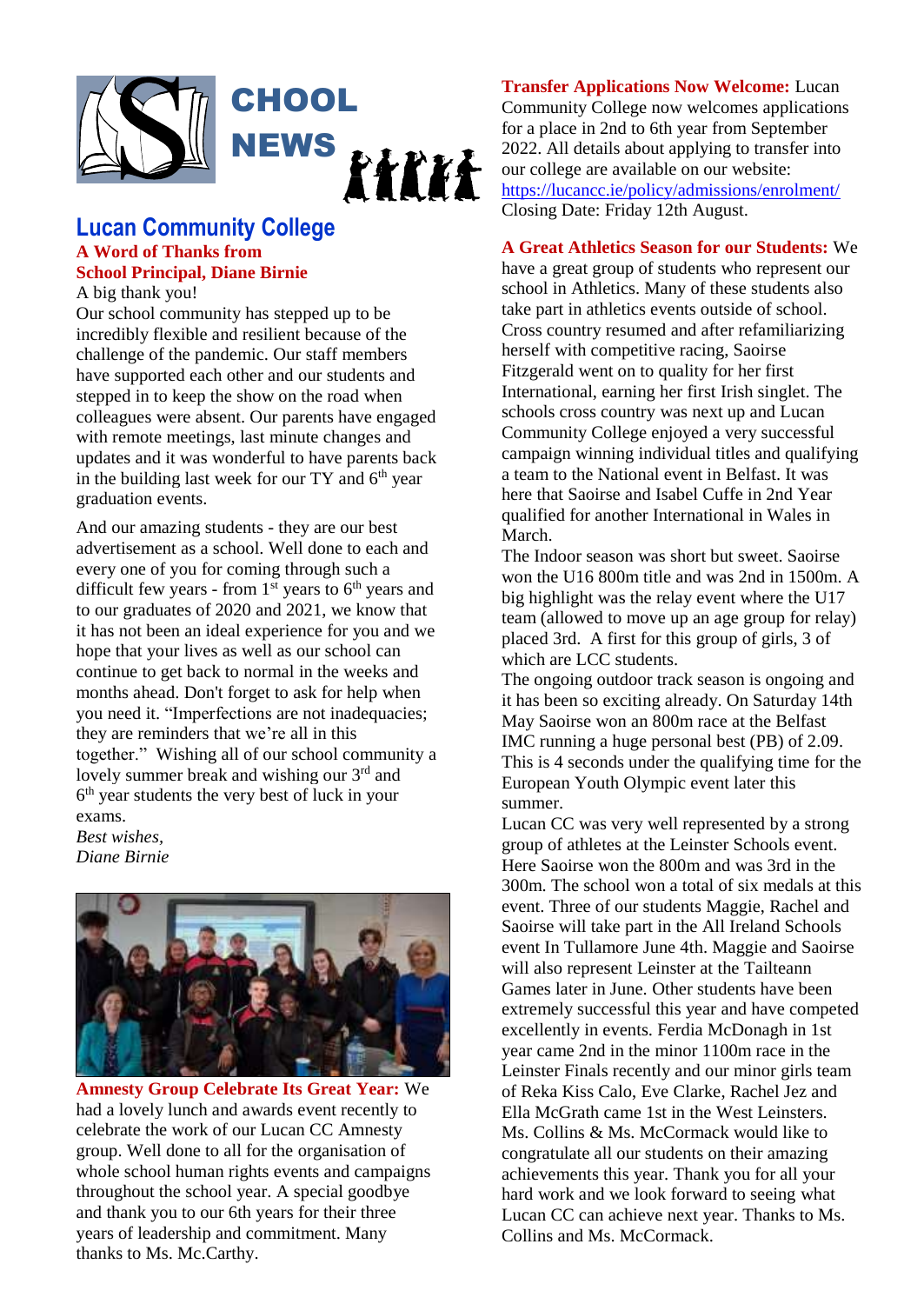### **Coláiste Phádraig CBS**

**Modular Accommodation Scheme:** As part of the Department of Education's plans to accommodate the number of students in the Lucan area entering second level education in the coming years, Coláiste Phádraig will be provided with a modular accommodation building over the summer months. The building will house 10 classrooms.

As is the case with such buildings, the building will be constructed offsite, disassembled and then reassembled onsite. As there is no planning permission required under S.I. No. 114 of 2021- Planning and Development Act 2000 (Exempted Development) Regulations 2021, the accommodation should be in place for September 2022 with students able to move into the building early in the new school year.

The new accommodation will further enhance the facilities available to students in the school as it will include a library, an oratory and a new special needs/resource/respite room. In the main building, a new Home Economics room will also be set up meaning that Home Economics will be available as an option for students from 2023 onwards.

**Graduation news:** Congratulations to all of our 6 th yr students who graduated in St. Mary's Church and the school on Thursday  $26<sup>th</sup>$  May. The students first attended a mass in St. Mary's Church said by Fr. Curran before returning to the school where the Sports Hall filled up with over 400 people as parents, guardians, family, friends and staff gathered together one final time to bid farewell and wish good luck to the class of 2022.



6 th yrs Conor McDonagh and Alex Jaji gave moving Valedictory speeches as they both reminisced on their journey as a group through the school. Conor Devlin then made a presentation of wine and flowers to Ms. O' Neill from the  $6<sup>th</sup>$  yrs in appreciation of her support, guidance, advice and kindness in her role as Year Head of the group.

The students were then called onto the stage with each graduate receiving a graduation cert, Yearbook,  $6<sup>th</sup>$  yr photo as well as a set of cufflinks as mementoes of their time in Coláiste Phádraig.

We wish the class of 2022 good luck in their exams and all the best for the future.

**Transition Year:** The TY Graduation was held in the Sports Hall on Wednesday 25<sup>th</sup> May. It was wonderful to once again have a full in-person graduation ceremony for the students and their families and friends and it was brilliant evening of nostalgia, laughs, memories and celebration of a hugely successful and enjoyable Transition Year Programme.

**Awards**: Well done to **Aidan Hamill** who won the *Mark O' Neill Student of the Month* Award for May and to **David Walsh** who won the *Sports Star of the Month.* Comhghairdeas freisin le **James Qin** a bhuaigh an gradam *Gaeilgeoir na Míosa* do mhí Bealtaine.

As is tradition, the main award winners from Awards Night assembled in the school Memorial garden last Thursday for a group photograph. There were eight students in attendance with their awards; Divine Mwamba and Ben Kirwan (Tommy Brennan winners), Adam Russell (From Each, His Best), Brendan Naughton (Padraic Naughton award), Calvin Flood and Matthew White (TY Award) and Ben Lawless and Alex Leonard (Sport Stars of the Year). Their names will now be immortalised on the Roll of Honour boards in the school.

**Soccer:** Congratulations to our 1<sup>st</sup> yr soccer team who won the Leinster Shield last Thursday after defeating Coláiste Chill Mhantáin 5-1 in the Final. Four goals from Ben Lawless and a stunning 30yrd strike from Alex Kennedy gave Lucan a deserved victory as they produced their best performance of the season. It was a remarkable display of finishing from Ben who finished the campaign with 16 goals in just 8 games so he certainly justified the Sports Star of the Year Award that he won just three days earlier!

**Exam news:** Our 6<sup>th</sup> yr students sat their Computer Science Leaving Cert written exam in the school on Wednesday 25<sup>th</sup> May and they all seemed content afterwards. The Junior Cycle and Leaving Cert exams begin for all students on Wednesday 8<sup>th</sup> June at 9.30am with English first up. Good luck to all involved.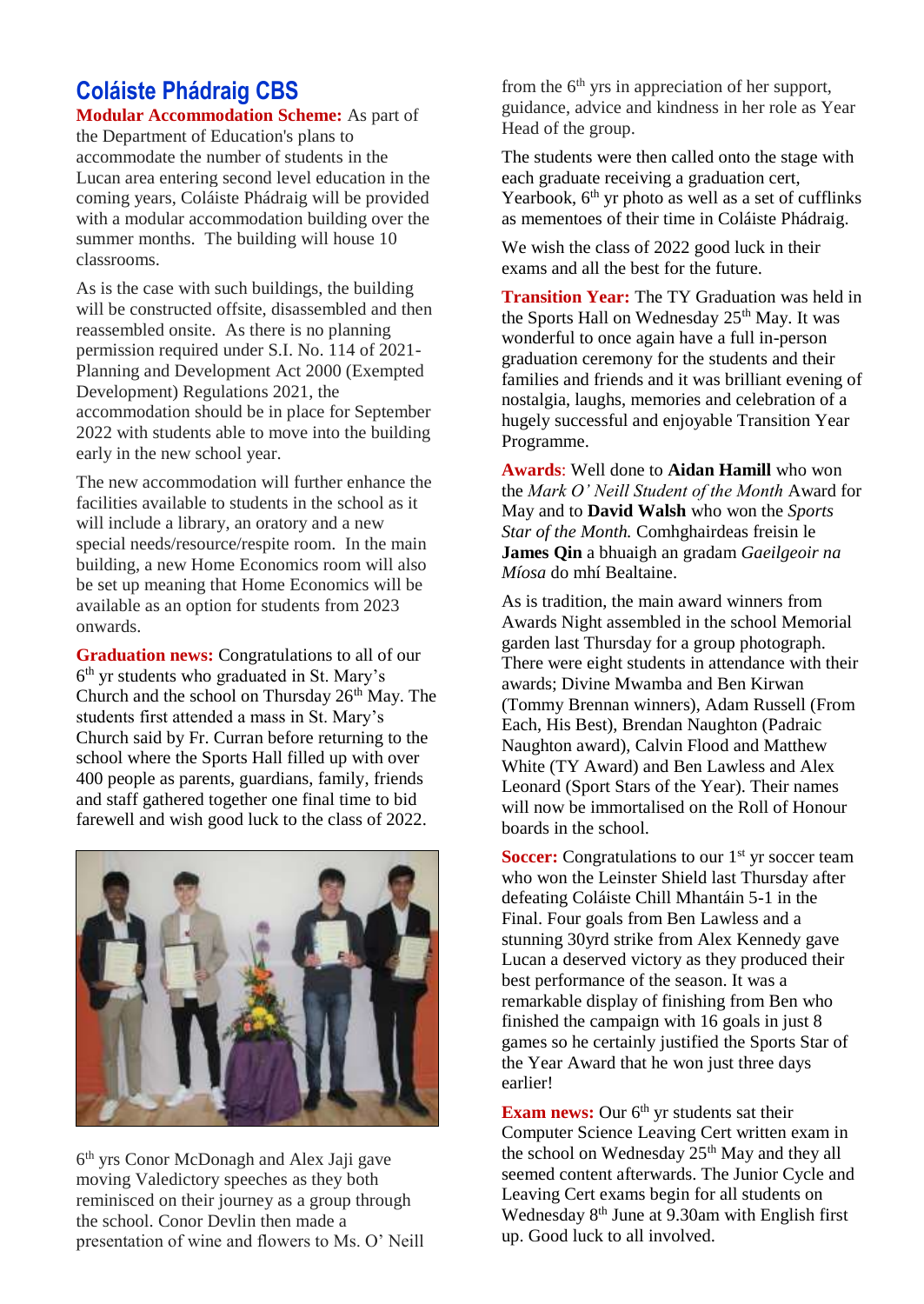### **St. Joseph's College**

**Transition Year:** On Friday our Transition Year had a teddy bears picnic in the grounds of Castletown House in Celbridge. The group basked in the sunshine and enjoyed their lunch in front of the house before exploring the grounds for the remainder of the day.

extracurricular based and with over 100 awards presented it was a very busy day for all involved. The strong student body of over 900 students cheered and clapped for each award for the winners. Maeve Higgins in  $6<sup>th</sup>$  Year deservedly won the overall Student of the Year award and it was great that her Parents were there to witness her collect the award. Deputy Head Girl Mary



6<sup>th</sup> Year Graduation: On Friday evening our 6<sup>th</sup> years gathered in the Lucan Spa Hotel for their traditional Graduation Dance. After their meal they held the traditional awards giving ceremony. They were joined by a number of their teachers on the night and we would like to thank them for attending on the night, we would like to say a special thanks to Ms. Tester who organised the event.

**In House Exams:** Our Summer exams begin this week for our  $1^{st}$ ,  $2^{nd}$  and  $5^{th}$  year students and we wish them well for these exams. Our  $3<sup>rd</sup>$  and  $6<sup>th</sup>$ year students will be in school this week completing block classes before they commence their state exams on the  $8<sup>th</sup>$  of June. Finally our Transition Year group will remain with us this week and are having an activity week with trips to Bray and Dundrum planned prior to their Graduation on Thursday 2nd of June. School will finish for all students on Friday the  $3<sup>rd</sup>$  of June.

**Transition Year Trip:** On Monday our Transition Year group went on another adventure this time they went to Bray and climbed Bray Head. Although this is a short distance it is still quite a challenging climb but they all made it to the summit and have some beautiful pictures to prove it.

**Awards Day:** On Thursday last, we once again enjoyed our awards day which is one of the highlights of the year in St Josephs. It was great to be able to welcome guests back into our School for the awards day after an absence of three Years. Awards are both subject and

Adegbuyi and Head Girl Hannah Farrelly gave inspiring and emotional speeches to the student body as they vacated their posts on the student council. The students gave Hannah a standing ovation as she concluded her speech. As one Student Council term came to an end another one has begun with the new Student Council being assigned their roles for the year ahead. Charli Gale is the new Deputy Head Girl and Alena Varghese is the New Head Girl and we wish them and the New Student Council all the best for the Year ahead. Finally we would like to congratulate Ms. McMahon, Ms. Ryan and Ms. Hanlon for organising and running this event which is a huge undertaking.



**Follow Us on Twitter:** @StJosephsLucan **Instagram:** @stjosephscollegelucan **Website:** [www.stjosephslucan.com](http://www.stjosephslucan.com/)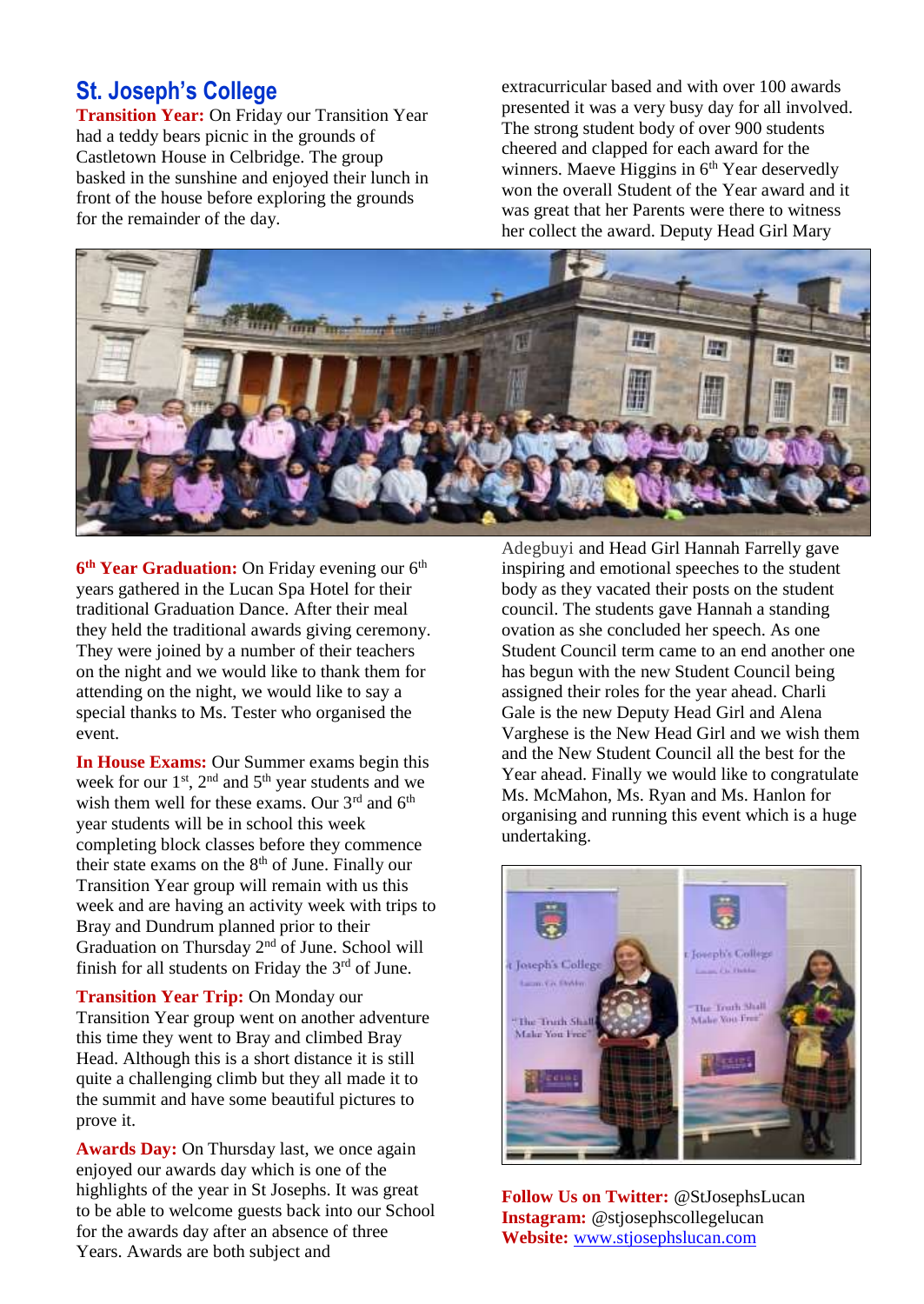# *Political Notes*

#### **Emer Higgins TD**

78 The Orchard, Lucan. [01 401 3416](tel:014013416) [Emer.higgins@oireachtas.ie](mailto:Emer.higgins@oireachtas.ie)

**Italian Embassy Boundary Wall:** The Italian Ambassador confirmed he is awaiting instruction from the Italian Ministry of Foreign Affairs on the proposal from South Dublin County Council which was provided to him recently.

**Carers Allowance:** Significant changes under Budget 2022 come into effect this week. Many carers currently on a reduced rate of payment will now qualify for the full rate and thousands of carers who may not have qualified for a payment will be brought into the net. The weekly income disregard is increasing 5%, from  $\epsilon$ 332.50 to  $\epsilon$ 350 for a single person and rising over 12%, from  $\epsilon$ 665 to  $\epsilon$ 750 for a couple. Additionally, the amount of capital and savings a person can have, which won't be counted in the means test, is rising substantially from  $\epsilon$ 20,000 to  $\epsilon$ 50,000. Annual Carer's Support Grant remains at  $£1,850$ .

### **Cllr. Derren Ó Brádaigh – Sinn Féin**

Mobile: 087-2136345 Email: [dobradaigh@cllrs.sdublincoco.ie](mailto:dobradaigh@cllrs.sdublincoco.ie) F/B: [https://m.facebook.com/CllrDerrenOBradaig](https://m.facebook.com/CllrDerrenOBradaigh/) [h/](https://m.facebook.com/CllrDerrenOBradaigh/) Twitter: @DerrenBrady1 Web: [www.sinnfeindublinmidwest.com](http://www.sinnfeindublinmidwest.com/) **Litter Bins Now Installed – Sarsfield Park:**

I was delighted to note that the recently requested new bins for Sarsfield Park have now been installed. Thanks to the residents that engaged with me on this and thanks to the Council for acting so promptly.

#### **Local Sinn Féin Information Bulletin Leaflets:**

On Tuesday of this week, both myself and the team delivered over 200 leaflets to homes in and about Lucan Village highlighting home security awareness amid recent burglaries, that have unfortunately taken place.

**Adamstown SDZ Briefing:** On Wednesday this week, a briefing was provided to Councillors on the progress of the Adamstown SDZ development. I raised a number of questions and highlighted concerns with regards to poor delivery of creche facilities alongside the growing population, lack of clear dates for the promised primary care centre and the opening of the long awaited Kishogue train station.

#### **Gino Kenny TD- People Before Profit**  Phone: 085-7211574. Email[: ginokenny@oir.ie](mailto:ginokenny@oir.ie) **Assisted Decision -Making (Capacity) Act:**

This week in the Dail I will speak on a very important debate regarding the issue of assisted decision making. The Assisted Decision-Making (Capacity) Act was signed into law in December 2015 but is not yet fully commenced. The 2015 Act brings about important changes for people who require support to make decisions and for anyone interacting with them, including healthcare workers. The act introduces new guiding principles about interacting with a person who has difficulties with their decision-making capacity. It establishes a tiered system of decision support arrangements for people who need help with making decisions. It abolishes the current wardship system and requires all wards of court to be discharged from wardship within three years of commencement of the Act. The act also establishes the Decision Support Service to oversee the implementation of the new Assisted Decision-making legislation. The act will come into effect this summer.

### **Cllr Shane Moynihan - Fianna Fáil**

Email: [smoynihan@cllrs.sdublincoco.ie](mailto:smoynihan@cllrs.sdublincoco.ie) Ph: 087 7840898. [www.shanemoynihan.ie](http://www.shanemoynihan.ie/) [facebook.com/cllrshanemoynihan](http://facebook.com/cllrshanemoynihan) Twitter: @shanemoynihan Instagram: cllrshanemoynihan

**Ballyowen Lane:** I was glad to have the opportunity to discuss ongoing issues at Ballyowen Shopping Centre and Ballyowen Lane with residents this week. I have been pleased with the progress in addressing the appearance of Ballyowen Lane, and will continue to work with all stakeholders, including business, Garda and residents, to deliver a safe and attractive environment for us all.

**Teenspaces:** Providing Teen Spaces for our young people should always be a top priority. If you have a view on what South Dublin [County](https://www.facebook.com/SouthDublinCountyCouncil?__cft__%5b0%5d=AZW8bv8XK1_5eKuf7FLr7fRyaTDbRRfGrU9CzJQx1866rrtQgFFKXWVHvUXX-uVYIizWwkt1DAYIjZNR1tUMqpq1fuxKGlLcjHN1ZoFRSXSxSZk3jhoOl_LnNt29MDPSz8Dx-KVehi_Vm6Sw5eu1kgN_BalUH15CSPe-AusDJ00qFQ&__tn__=-%5dK-R) [Council](https://www.facebook.com/SouthDublinCountyCouncil?__cft__%5b0%5d=AZW8bv8XK1_5eKuf7FLr7fRyaTDbRRfGrU9CzJQx1866rrtQgFFKXWVHvUXX-uVYIizWwkt1DAYIjZNR1tUMqpq1fuxKGlLcjHN1ZoFRSXSxSZk3jhoOl_LnNt29MDPSz8Dx-KVehi_Vm6Sw5eu1kgN_BalUH15CSPe-AusDJ00qFQ&__tn__=-%5dK-R) should do to improve its Teen Space programme, share your views here: [https://www.surveylegend.com/survey/-](https://www.surveylegend.com/survey/-Mv3XsFmA_Pg0iSNGbBl?fbclid=IwAR240joUn7W7mLCT-lMUH7fYjPMMcRImTYB2trgHHLzjiPFLFgP1H-dBXZI)

[Mv3XsFmA\\_Pg0iSNGbBl](https://www.surveylegend.com/survey/-Mv3XsFmA_Pg0iSNGbBl?fbclid=IwAR240joUn7W7mLCT-lMUH7fYjPMMcRImTYB2trgHHLzjiPFLFgP1H-dBXZI)

**Abandoned cars:** If you are aware of an abandoned car in your locality, please let me know and I will ask the litter warden to inspect. **Email newsletter:** If you would like to receive the most recent version of my email newsletter, please : visit https://www.shanemoynihan.ie/yourlatest-community-update/

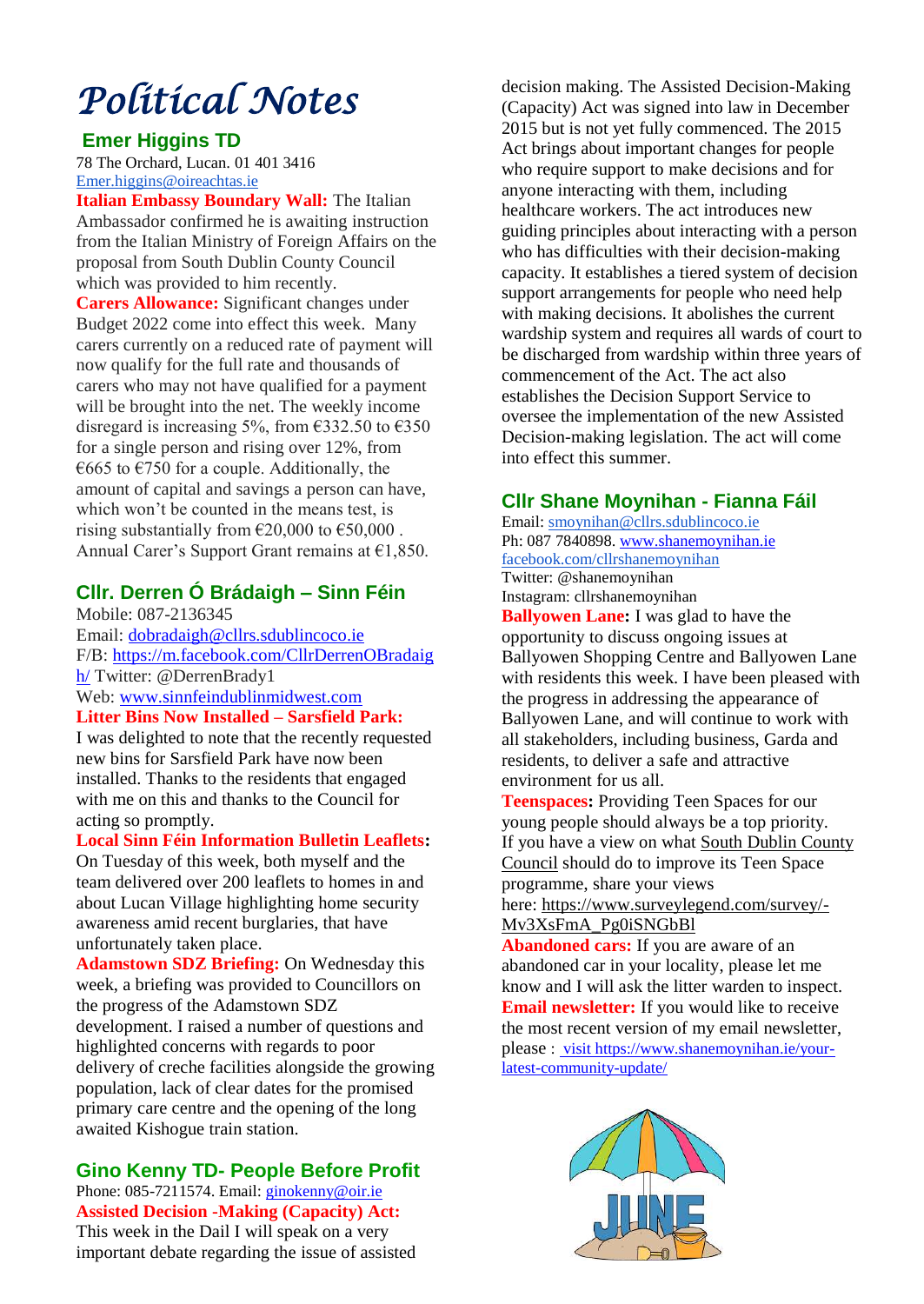### **Palmerstown Camera Club**



At Palmerstown Camera Club we hold a weekly meeting online/in person, every Wed from 8 pm to 10 pm. People interested in joining the club or even attending one or two meetings FREE of charge to see how their photography could benefit from being a

member can do so by contactin[g secpcc@mail.com](mailto:secpcc@mail.com)

The camera club now offers a hybrid model, this is so we can have local/national and international speakers visit the club. The international speakers will be on zoom, and they can be viewed at home or in the parish hall in Palmerstown with other camera club members.

A few weeks ago, we had a judging night for last month's themed competition which was an open category. Lorraine Kelly won in the advanced section, mono category for this fantastic image titled "Seedlings".





Michael Moore won in the intermediate section, projected image category with this image titled "He finally filled the bird feeder!".

We are holding the end of year annual exhibition in the parish hall in Palmerstown on the  $24<sup>th</sup> - 26<sup>th</sup>$  of June 2022 in Palmerstown Parish Centre. More details to follow in the coming weeks.



### **Older people need your support!**

ALONE is recruiting volunteers to provide companionship and support through their Telephone Support & Befriending service for older people.

ALONE asks that interested volunteers commit to one set shift of 2 hours per week for a minimum of 6 months.

Visit **alone.ie/volunteers** for more information.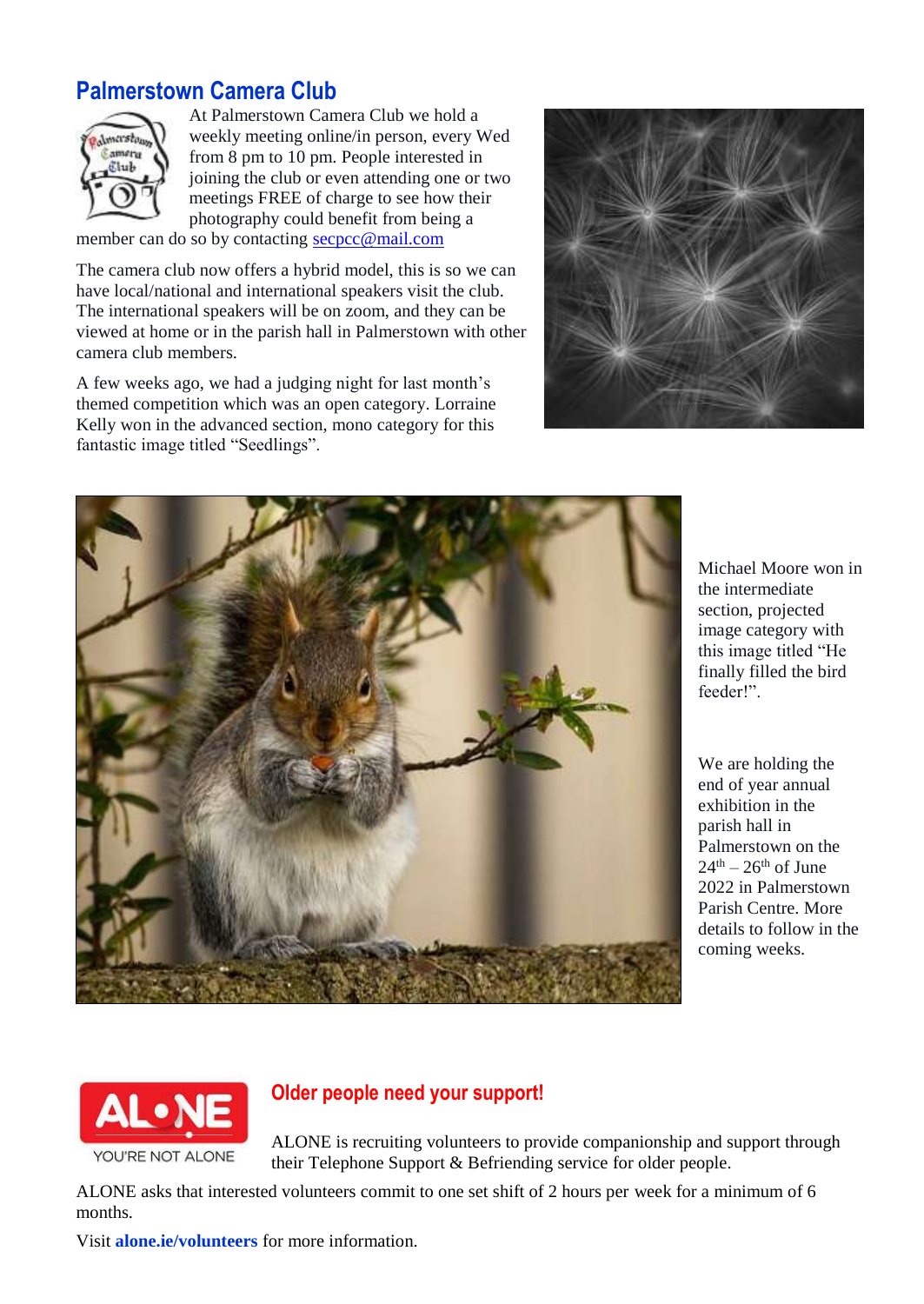

#### **Social News & Events Lucan Sarsfields Golf Society**

Our esteemed captain, Jack Butler, passed away before his planned prizegiving function last Autumn. We are going ahead now with the function at the clubhouse on Friday June 24th. Jack's son, Seán, will present the prizes. There will be a 3 course sit down meal and the entertainment afterwards will be supplied by Stephen Murphy, the winner of the captain's prize. He will be joined by some of his musical friends. The meal will be at 7. 30pm.Tickets cost €25 and if you wish to attend you should contact Brian Mahon at 0879254126.

**Music Bingo** will not run this week but returns to the Club on Thursday 9<sup>th</sup> June. The jackpot for that week is  $\epsilon$ 200, hope to see you in the club from 9pm, entry is  $€10$ .

**Summer Camps**. Following the success of last year's first ever summer camp run entirely through Irish, we are delighted to run Campa Samhradh 2022 this July 25th - 29th. It is open to all primary school children who have not yet moved to secondary school. For those going into first year in September, it's a great chance to improve their oral Irish. The Summer Camps are now available online, visit our website and reserve a place to avoid disappointment. [http://www.lucansarsfields.ie/content\\_page/24707](http://www.lucansarsfields.ie/content_page/247075/) [5/](http://www.lucansarsfields.ie/content_page/247075/)

**Team News:** We are happy to report a very good week for our adult hurlers, with 7 wins and a draw from 8 league games over the mid-week and weekend



rounds. All 4 teams are competing at the top of their Division with about two thirds of the league campaign completed.

**AHL1: Na Fianna 1-16 Lucan Sarsfield 1-20 Mobhi Road, 28/5/2022.** Lucan seniors got their second league win in 4 days in a very competitive tussle with last year's league champions Na Fianna. The exchanges were evenly matched throughout but a strong final quarter saw Lucan prevail. Na Fianna got an early goal from a penalty and held that advantage to half time, leading 1-9 to 0-10 at the break. Lucan were very reliant on Chris O'Leary for scores in the opening half, as he was accurate from play and placed balls. Lucan upped the intensity a notch in the second half and gradually gain a slight

ascendancy. This was rewarded with a Chris O'Leary goal, also from a penalty to give Lucan the advantage on the scoreboard that they never relinquished. A better spread of scorers in the second half, and some very solid defending helped Lucan to a 4-point victory in the end.

#### **Other Results:**

**AHL5:** Whitehall Colmcille 0-7 Lucan Sarsfields 4-14 Collins Ave, 29/5/2022

**AHL7:** St Brendan's 3-10 Lucan Sarsfields 0-23 Longmeadows, 24/4/2022

#### **Lucan Jun C vs. Na Gaeil Óga** 26/5/2022

Playing with the wind in the first half, we put up a score of 2-20 at the halftime break. The number of scores was lower in the second half but the goal count was higher and we finished with a tally of 8-31.

**St. Monicas vs Lucan Jun C** 29/5/2022 Final score: St Monicas 2-12 to Lucan 1-15

**AHL7** Lucan Sarsfields 2-17 St Bridget's 0- 10 12th Lock, 29/5/2022

#### **Juvenile Section / Coiste na nÓg**

**U11 Hurling.** Our U11 hurlers are going well in the community games, the boys have won 2 games so far (against Skerries and Ranelagh). Well done lads!







**Lotto.** Last week's Lotto Prize of  $£12,600$  was not won. The Numbers were 9, 10, 14, 20. Next week's Lotto will be for a jackpot of **€13,000**. The draw is sponsored by O Grady's Hearing Care Services and will be led by Frank Fleming.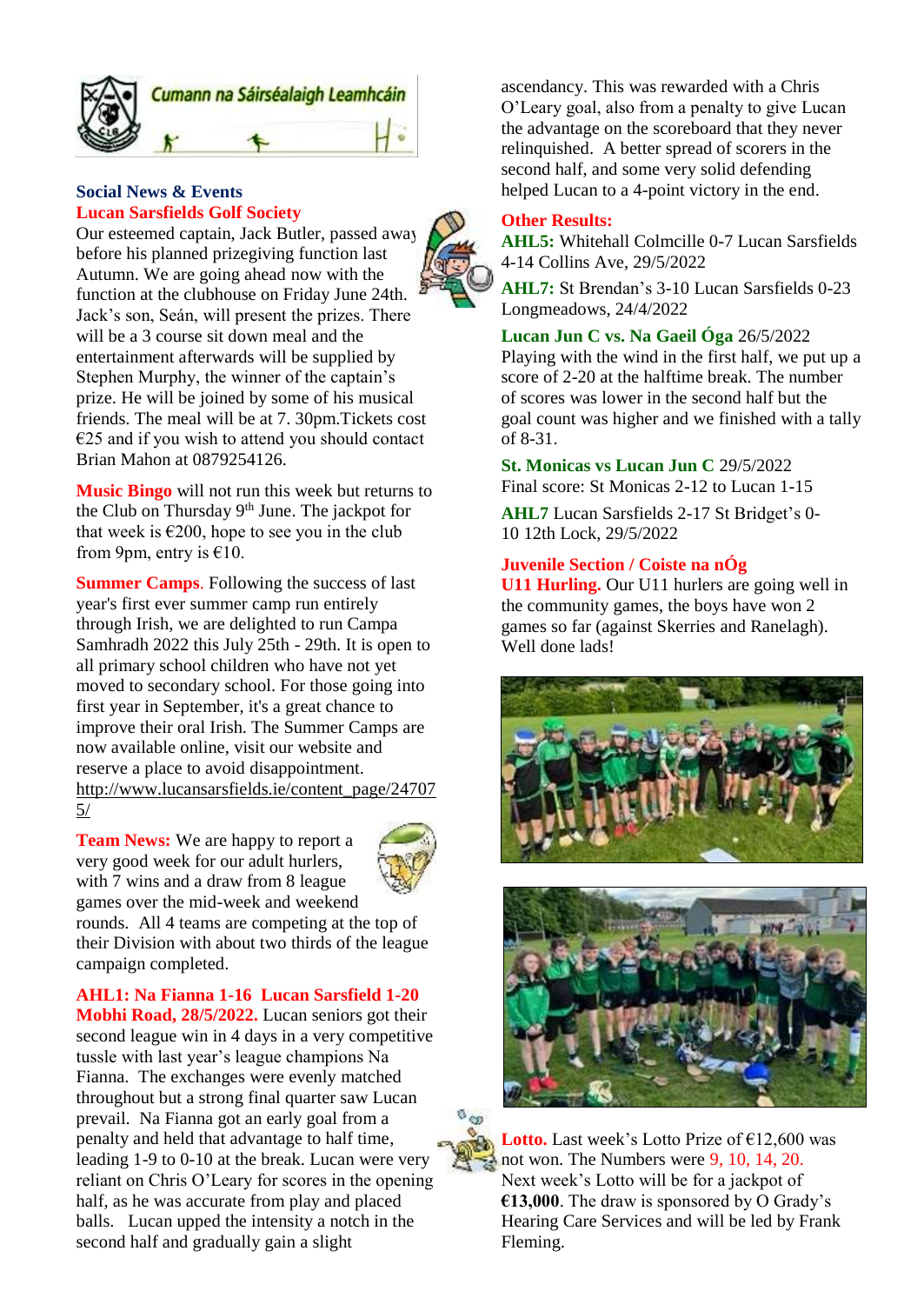

### **Na Gaeil Óga CLG**

Fáilte chuig an Nuachtlitir is déanaí ó Na Gaeil Óga, áit a bhfaighidh tú an t-eolas is déanaí faoi gach rud atá ag tarlú inár bpobal bríomhar.

#### **Buachaillí F7**

D'imir na buachaillí faoi 7 a gcéad chluiche as baile le Westmanstown Gaels. Táimid chomh bródúil as gach uile dhuine acu. An chéad chluiche iontach a bhí ann agus roinnt tallainne fíor anseo sa ghrúpa seo. Buíochas lenár gcúntóirí go léir agus lenár gcóitseálaí iontach Yvonne. NGÓ Abú!!!!

#### **Buachaillí F10 Iomáint**

Bhí 3 chluiche iomána den scoth Dé Sathairn in aghaidh duine d'fhathach CLG Átha Cliath.... Na Fianna. Bhí sé go hiontach ár bhfoireann a fheiceáil san iomaíocht i ngach cluiche le scór iontach tógtha freisin. Sár-imirt ó Rhys, Eoin agus John ar pháirc A....páirc iomlán B, go háirithe Conor, Ruairí, Aodhfin agus Orin agus sár imirt ó Dara, Ruairí agus laoch na himeartha

Darragh, ar pháirc C.



**Buachaillí F9 Iomáint**

Buíochas freisin lenár n-imreoirí faoi 12 a thug meantóireacht dár bhfoirne inniu.

#### Domhnaigh. B'iad Riley & Zachary ár laochra na himeartha ar an lá. Moladh mór freisin do Rían, Jason, Noah & Cillian. **Podcraoladh na Gaeil Óga**

Is í Louise Nesbitt, an chéad aoi eile ar an phodcraoladh!

Beidh sí ag labhairt faoi: - An dóigh ar tháinig sí ar ais chuig an Ghaeilge - Ag obair le Coiste Na n-Óg

- Leideanna d'fhoghlaimeoirí

Bhí caighdeán fíor ard iomáint as na lads F9 Dé

#### I nGaeilge:

[https://open.spotify.com/episode/7gvCtwvB1UyQ](https://open.spotify.com/episode/7gvCtwvB1UyQNcUObDSKna?si=2ef21597e51b44f1) [NcUObDSKna?si=2ef21597e51b44f1](https://open.spotify.com/episode/7gvCtwvB1UyQNcUObDSKna?si=2ef21597e51b44f1)

In English: [https://open.spotify.com/episode/3Opzhm83F7Ij1](https://open.spotify.com/episode/3Opzhm83F7Ij1H1eGQzuNY?si=baad68d8604b4333) [H1eGQzuNY?si=baad68d8604b4333](https://open.spotify.com/episode/3Opzhm83F7Ij1H1eGQzuNY?si=baad68d8604b4333)



### **Cluichí na Seachtaine**

30 Bealtaine - 6 Meitheamh **Dé Mairt** Peil na bhFear A v Cloigthithe Lusca 19:30 Páirc Thomáis Ághais

#### Dé Céadaoin

Peil na mBan y Croí Ró Naofa 19:30 Páirc an Fhionnuisce

#### **Déardaoin**

Peil na bhFear B v Gearaltacht Pádraig Ó Móráin 19:30 Baile Uí Ógáin

Dé Sathairn Dé Luain Comórtas Peile na Gaeltachta Peil na bhFear agus Peil na mBan Leitir Mór, Co. na Gaillimhe

17